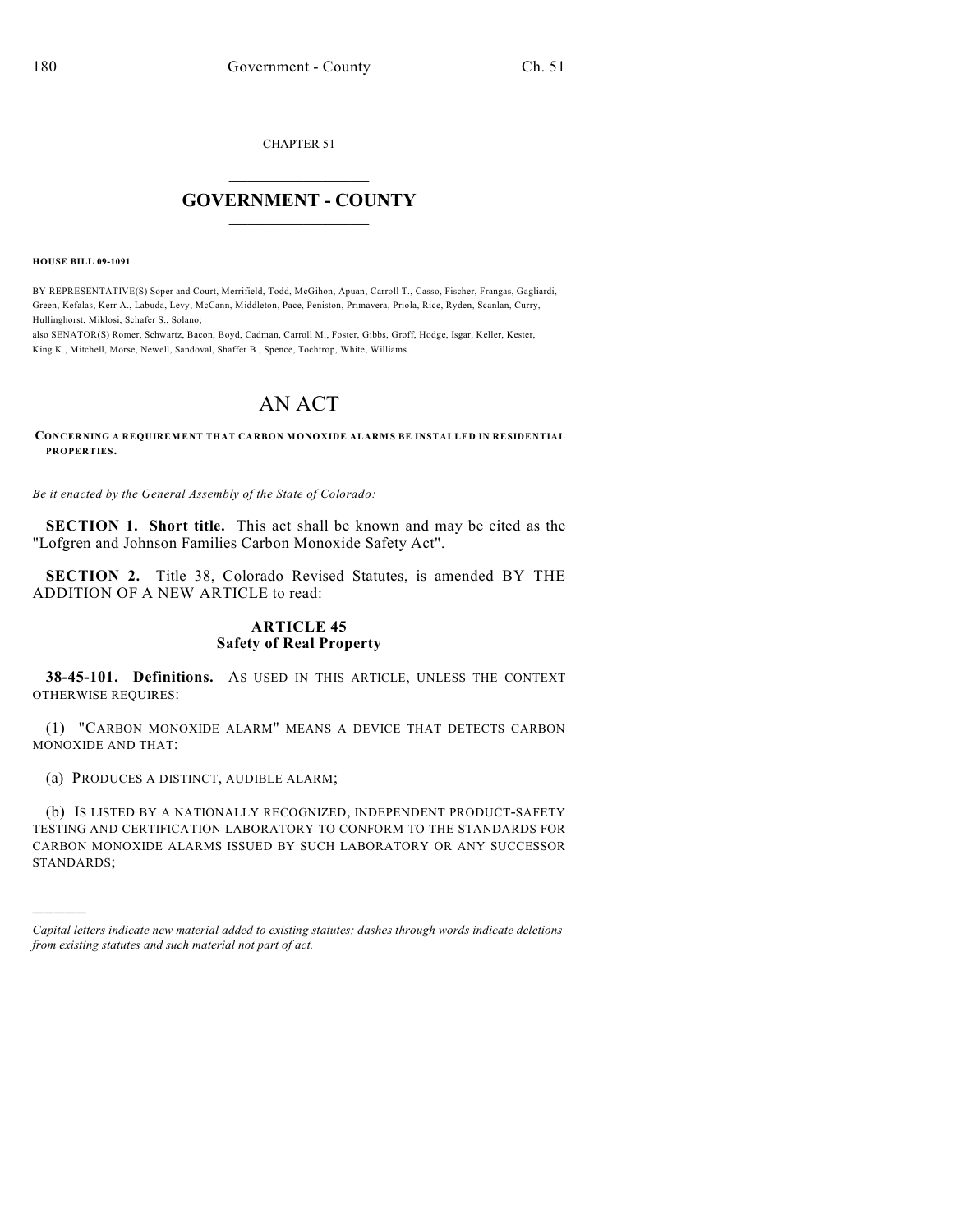(c) IS BATTERY POWERED, PLUGS INTO A DWELLING'S ELECTRICAL OUTLET AND HAS A BATTERY BACKUP, IS WIRED INTO A DWELLING'S ELECTRICAL SYSTEM AND HAS A BATTERY BACK-UP, OR IS CONNECTED TO AN ELECTRICAL SYSTEM VIA AN ELECTRICAL PANEL; AND

(d) MAY BE COMBINED WITH A SMOKE DETECTING DEVICE IF THE COMBINED DEVICE COMPLIES WITH APPLICABLE LAW REGARDING BOTH SMOKE DETECTING DEVICES AND CARBON MONOXIDE ALARMS AND THAT THE COMBINED UNIT PRODUCES AN ALARM, OR AN ALARM AND VOICE SIGNAL, IN A MANNER THAT CLEARLY DIFFERENTIATES BETWEEN THE TWO HAZARDS.

(2) "DWELLING UNIT" MEANS A SINGLE UNIT PROVIDING COMPLETE INDEPENDENT LIVING FACILITIES FOR ONE OR MORE PERSONS, INCLUDING PERMANENT PROVISIONS FOR LIVING, SLEEPING, EATING, COOKING, AND SANITATION.

(3) "FUEL" MEANS COAL, KEROSENE, OIL, FUEL GASES, OR OTHER PETROLEUM PRODUCTS OR HYDROCARBON PRODUCTS SUCH AS WOOD THAT EMIT CARBON MONOXIDE AS A BY-PRODUCT OF COMBUSTION.

(4) "INSTALLED" MEANS THAT A CARBON MONOXIDE ALARM IS INSTALLED IN A DWELLING UNIT IN ONE OF THE FOLLOWING WAYS:

(a) WIRED DIRECTLY INTO THE DWELLING'S ELECTRICAL SYSTEM;

(b) DIRECTLY PLUGGED INTO AN ELECTRICAL OUTLET WITHOUT A SWITCH OTHER THAN A CIRCUIT BREAKER; OR

(c) IF THE ALARM IS BATTERY-POWERED, ATTACHED TO THE WALL OR CEILING OF THE DWELLING UNIT IN ACCORDANCE WITH THE NATIONAL FIRE PROTECTION ASSOCIATION'S STANDARD 720, OR ANY SUCCESSOR STANDARD, FOR THE OPERATION AND INSTALLATION OF CARBON MONOXIDE DETECTION AND WARNING EQUIPMENT IN DWELLING UNITS.

(5) "MULTI-FAMILY DWELLING" MEANS ANY IMPROVED REAL PROPERTY USED OR INTENDED TO BE USED AS A RESIDENCE AND THAT CONTAINS MORE THAN ONE DWELLING UNIT. MULTI-FAMILY DWELLING INCLUDES A CONDOMINIUM OR COOPERATIVE.

(6) "OPERATIONAL" MEANS WORKING AND IN SERVICE IN ACCORDANCE WITH MANUFACTURER INSTRUCTIONS.

(7) "SINGLE-FAMILY DWELLING" MEANS ANY IMPROVED REAL PROPERTY USED OR INTENDED TO BE USED AS A RESIDENCE AND THAT CONTAINS ONE DWELLING UNIT.

**38-45-102. Carbon monoxide alarms in single-family dwellings - rules.** (1) (a) NOTWITHSTANDING ANY OTHER PROVISION OF LAW, THE SELLER OF EACH EXISTING SINGLE-FAMILY DWELLING OFFERED FOR SALE OR TRANSFER ON OR AFTER JULY 1, 2009, THAT HAS A FUEL-FIRED HEATER OR APPLIANCE, A FIREPLACE, OR AN ATTACHED GARAGE SHALL ASSURE THAT AN OPERATIONAL CARBON MONOXIDE ALARM IS INSTALLED WITHIN FIFTEEN FEET OF THE ENTRANCE TO EACH ROOM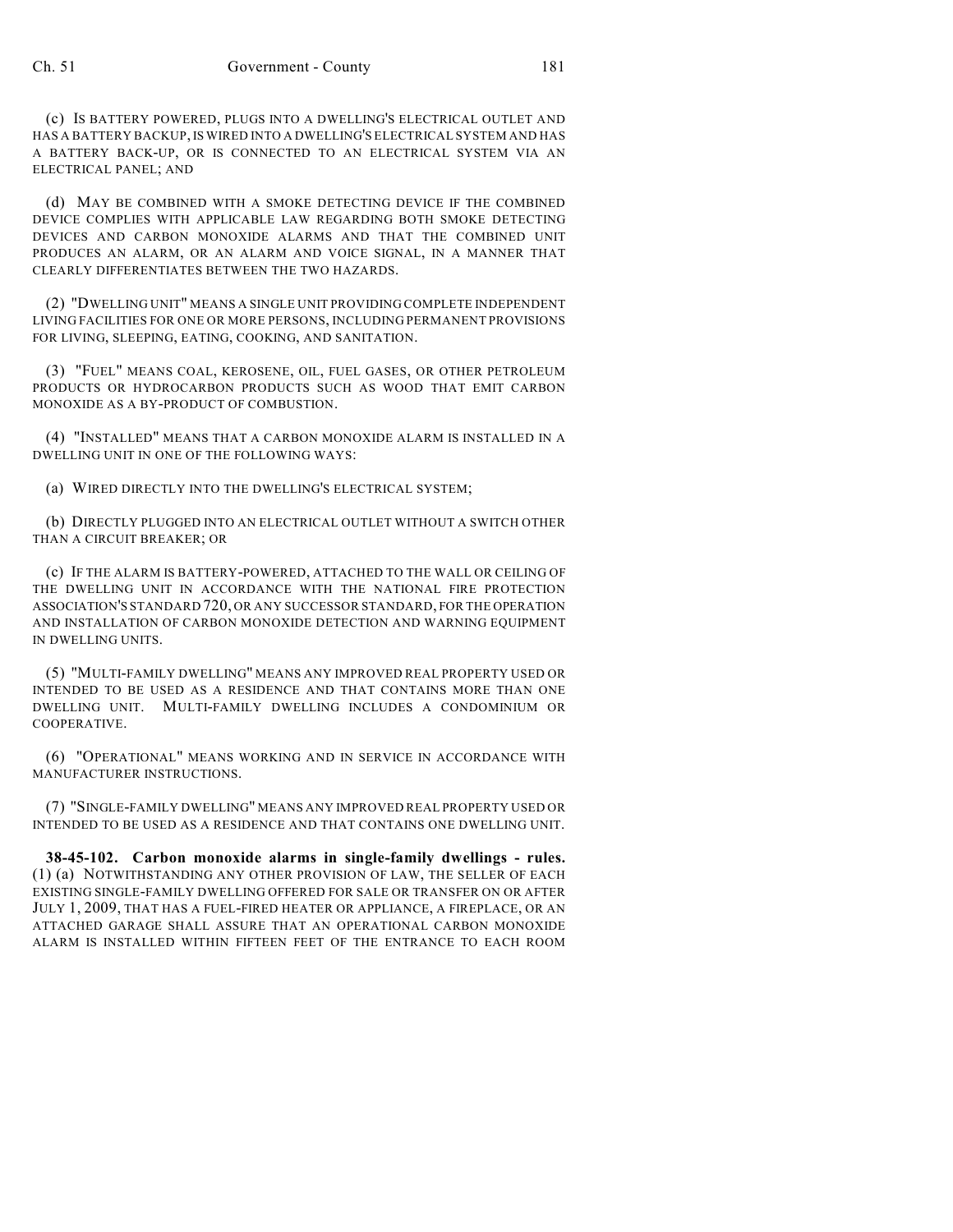LAWFULLY USED FOR SLEEPING PURPOSES OR IN A LOCATION AS SPECIFIED IN ANY BUILDING CODE ADOPTED BY THE STATE OR ANY LOCAL GOVERNMENT ENTITY.

(b) BY JULY 1, 2009, THE REAL ESTATE COMMISSION CREATED IN SECTION 12-61-105, C.R.S., SHALL BY RULE REQUIRE EACH LISTING CONTRACT FOR RESIDENTIAL REAL PROPERTY THAT IS SUBJECT TO THE COMMISSION'S JURISDICTION PURSUANT TO ARTICLE 61 OF TITLE 12, C.R.S., TO DISCLOSE THE REQUIREMENTS SPECIFIED IN PARAGRAPH (a) OF THIS SUBSECTION (1).

(2) NOTWITHSTANDING ANY OTHER PROVISION OF LAW, EVERY SINGLE-FAMILY DWELLING THAT INCLUDES EITHER FUEL-FIRED APPLIANCES OR AN ATTACHED GARAGE WHERE, ON OR AFTER JULY 1, 2009, INTERIOR ALTERATIONS, REPAIRS, FUEL-FIRED APPLIANCE REPLACEMENTS, OR ADDITIONS, ANY OF WHICH REQUIRE A BUILDING PERMIT, OCCURS OR WHERE ONE OR MORE ROOMS LAWFULLY USED FOR SLEEPING PURPOSES ARE ADDED SHALL HAVE AN OPERATIONAL CARBON MONOXIDE ALARM INSTALLED WITHIN FIFTEEN FEET OF THE ENTRANCE TO EACH ROOM LAWFULLY USED FOR SLEEPING PURPOSES OR IN A LOCATION AS SPECIFIED IN ANY BUILDING CODE ADOPTED BY THE STATE OR ANY LOCAL GOVERNMENT ENTITY.

(3) NO PERSON SHALL REMOVE BATTERIES FROM, OR IN ANY WAY RENDER INOPERABLE, A CARBON MONOXIDE ALARM, EXCEPT AS PART OF A PROCESS TO INSPECT, MAINTAIN, REPAIR, OR REPLACE THE ALARM OR REPLACE THE BATTERIES IN THE ALARM.

**38-45-103. Carbon monoxide alarms in multi-family dwellings - rules.** (1) (a) NOTWITHSTANDING ANY OTHER PROVISION OF LAW, THE SELLER OF EVERY DWELLING UNIT OF AN EXISTING MULTI-FAMILY DWELLING OFFERED FOR SALE OR TRANSFER ON OR AFTER JULY 1, 2009, THAT HAS A FUEL-FIRED HEATER OR APPLIANCE, A FIREPLACE, OR AN ATTACHED GARAGE SHALL ASSURE THAT AN OPERATIONAL CARBON MONOXIDE ALARM IS INSTALLED WITHIN FIFTEEN FEET OF THE ENTRANCE TO EACH ROOM LAWFULLY USED FOR SLEEPING PURPOSES OR IN A LOCATION AS SPECIFIED IN ANY BUILDING CODE ADOPTED BY THE STATE OR ANY LOCAL GOVERNMENT ENTITY.

(b) BY JULY 1, 2009, THE REAL ESTATE COMMISSION CREATED IN SECTION 12-61-105, C.R.S., SHALL BY RULE REQUIRE EACH LISTING CONTRACT FOR RESIDENTIAL REAL PROPERTY THAT IS SUBJECT TO THE COMMISSION'S JURISDICTION PURSUANT TO ARTICLE 61 OF TITLE 12, C.R.S., TO DISCLOSE THE REQUIREMENTS SPECIFIED IN PARAGRAPH (a) OF THIS SUBSECTION (1).

(2) NOTWITHSTANDING ANY OTHER PROVISION OF LAW, EVERY DWELLING UNIT OF A MULTI-FAMILY DWELLING THAT INCLUDES FUEL-FIRED APPLIANCES OR AN ATTACHED GARAGE WHERE , ON OR AFTER JULY 1, 2009, INTERIOR ALTERATIONS, REPAIRS, FUEL-FIRED APPLIANCE REPLACEMENTS, OR ADDITIONS, ANY OF WHICH REQUIRE A BUILDING PERMIT, OCCURS OR WHERE ONE OR MORE ROOMS LAWFULLY USED FOR SLEEPING PURPOSES ARE ADDED SHALL HAVE AN OPERATIONAL CARBON MONOXIDE ALARM INSTALLED WITHIN FIFTEEN FEET OF THE ENTRANCE TO EACH ROOM LAWFULLY USED FOR SLEEPING PURPOSES OR IN A LOCATION AS SPECIFIED IN ANY BUILDING CODE ADOPTED BY THE STATE OR ANY LOCAL GOVERNMENT ENTITY.

(3) NO PERSON SHALL REMOVE BATTERIES FROM, OR IN ANY WAY RENDER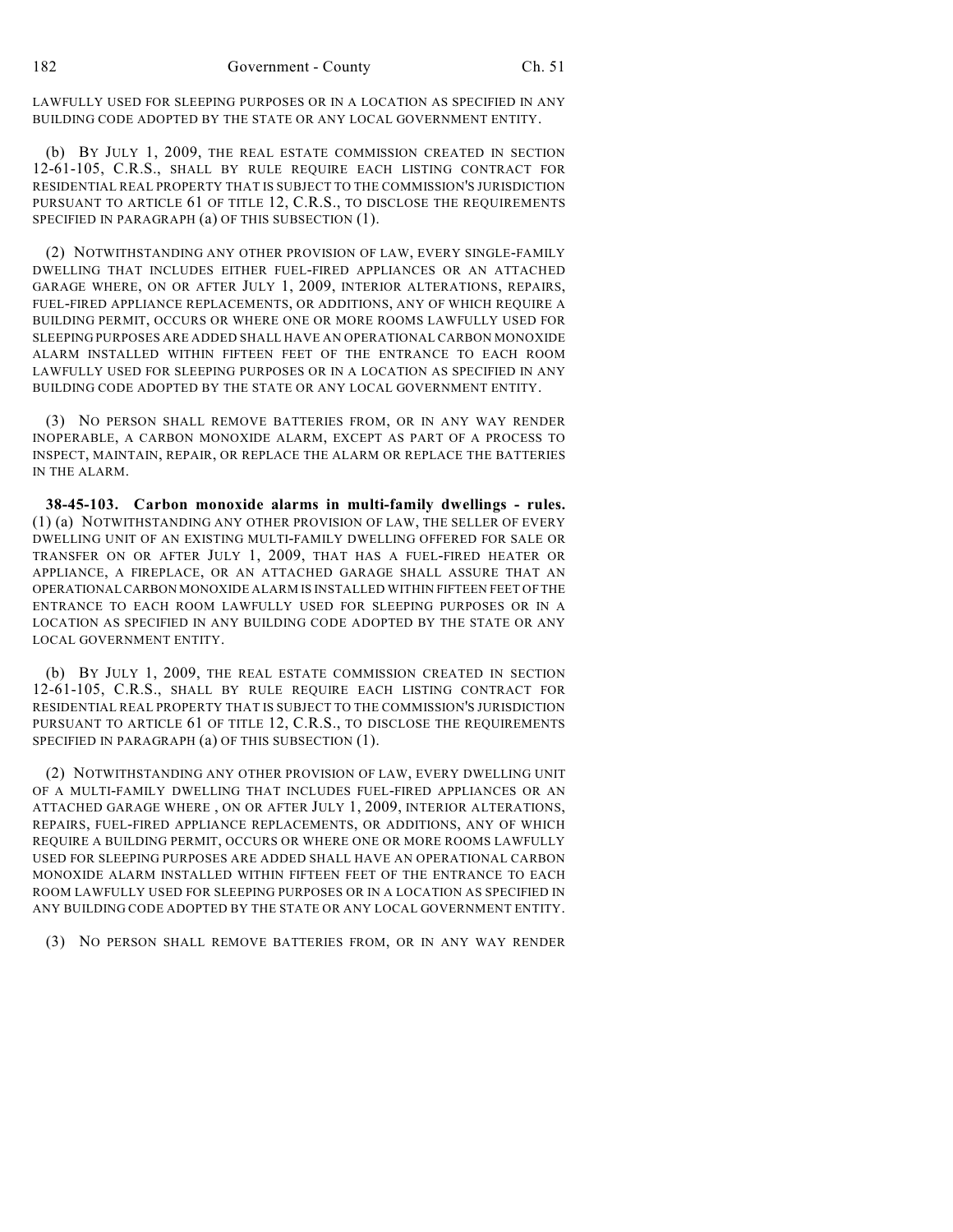INOPERABLE, A CARBON MONOXIDE ALARM, EXCEPT AS PART OF A PROCESS TO INSPECT, MAINTAIN, REPAIR, OR REPLACE THE ALARM OR REPLACE THE BATTERIES IN THE ALARM.

**38-45-104. Carbon monoxide alarms in rental properties.** (1) EXCEPT AS PROVIDED IN SUBSECTION (5) OF THIS SECTION, ANY SINGLE-FAMILY DWELLING OR DWELLING UNIT IN A MULTI-FAMILY DWELLING USED FOR RENTAL PURPOSES AND THAT INCLUDES FUEL-FIRED APPLIANCES OR AN ATTACHED GARAGE WHERE, ON OR AFTER JULY 1, 2009, INTERIOR ALTERATIONS, REPAIRS, FUEL-FIRED APPLIANCE REPLACEMENTS, OR ADDITIONS, ANY OF WHICH REQUIRES A BUILDING PERMIT, OCCURS OR WHERE ONE OR MORE ROOMS LAWFULLY USED FOR SLEEPING PURPOSES ARE ADDED SHALL BE SUBJECT TO THE REQUIREMENTS SPECIFIED IN SECTIONS 38-45-102 AND 38-45-103.

(2) EXCEPT AS PROVIDED IN SUBSECTION (5) OF THIS SECTION, EACH EXISTING SINGLE-FAMILY DWELLING OR EXISTING DWELLING UNIT IN A MULTI-FAMILY DWELLING THAT IS USED FOR RENTAL PURPOSES THAT HAS A CHANGE IN TENANT OCCUPANCY ON OR AFTER JULY 1, 2009, SHALL BE SUBJECT TO THE REQUIREMENTS SPECIFIED IN SECTIONS 38-45-102 AND 38-45-103.

(3) (a) NOTWITHSTANDING ANY OTHER PROVISION OF LAW, THE OWNER OF ANY RENTAL PROPERTY SPECIFIED IN SUBSECTIONS (1) AND (2) OF THIS SECTION SHALL:

(I) PRIOR TO THE COMMENCEMENT OF A NEW TENANT OCCUPANCY, REPLACE ANY CARBON MONOXIDE ALARM THAT WAS STOLEN, REMOVED, FOUND MISSING, OR FOUND NOT OPERATIONAL AFTER THE PREVIOUS OCCUPANCY;

(II) ENSURE THAT ANY BATTERIES NECESSARY TO MAKE THE CARBON MONOXIDE ALARM OPERATIONAL ARE PROVIDED TO THE TENANT AT THE TIME THE TENANT TAKES RESIDENCE IN THE DWELLING UNIT;

(III) REPLACE ANY CARBON MONOXIDE ALARM IF NOTIFIED BY A TENANT AS SPECIFIED IN PARAGRAPH (c) OF SUBSECTION (4) OF THIS SECTION THAT ANY CARBON MONOXIDE ALARM WAS STOLEN, REMOVED, FOUND MISSING, OR FOUND NOT OPERATIONAL DURING THE TENANT'S OCCUPANCY; AND

(IV) FIX ANY DEFICIENCY IN A CARBON MONOXIDE ALARM IF NOTIFIED BY A TENANT AS SPECIFIED IN PARAGRAPH (d) OF SUBSECTION (4) OF THIS SECTION.

(b) EXCEPT AS PROVIDED IN PARAGRAPH (a) OF THIS SUBSECTION (3), THE OWNER OF A SINGLE-FAMILY DWELLING OR DWELLING UNIT IN A MULTI-FAMILY DWELLING THAT IS USED FOR RENTAL PURPOSES IS NOT RESPONSIBLE FOR THE MAINTENANCE, REPAIR, OR REPLACEMENT OF A CARBON MONOXIDE ALARM OR THE CARE AND REPLACEMENT OF BATTERIES FOR SUCH AN ALARM.

(4) NOTWITHSTANDING ANY OTHER PROVISION OF LAW, THE TENANT OF ANY RENTAL PROPERTY SPECIFIED IN SUBSECTIONS (1) AND (2) OF THIS SECTION SHALL:

(a) KEEP, TEST, AND MAINTAIN ALL CARBON MONOXIDE ALARMS IN GOOD REPAIR;

(b) NOTIFY, IN WRITING, THE OWNER OF THE SINGLE-FAMILY DWELLING OR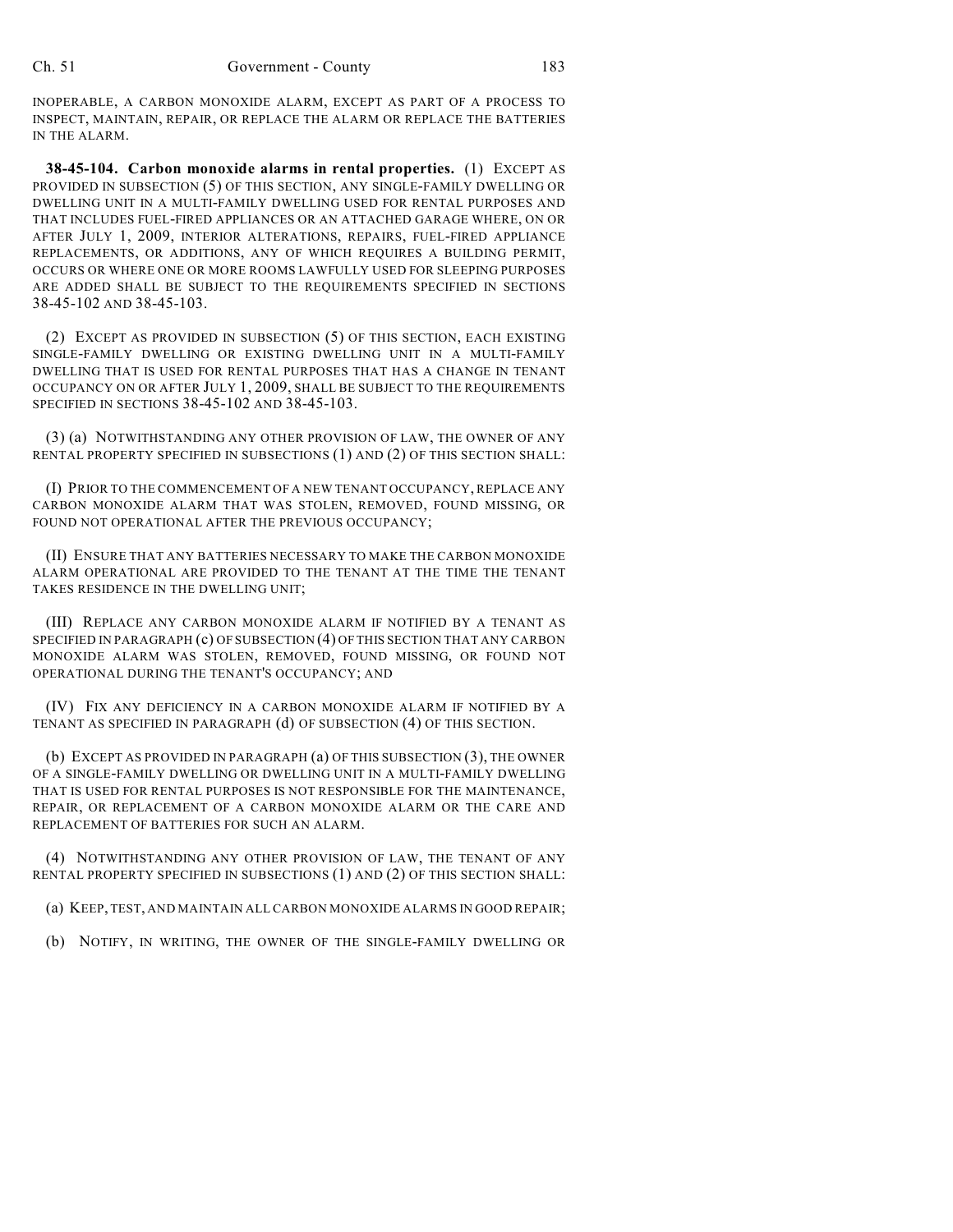DWELLING UNIT OF A MULTI-FAMILY DWELLING, OR THE OWNER'S AUTHORIZED AGENT, IF THE BATTERIES OF ANY CARBON MONOXIDE ALARM NEED TO BE REPLACED;

(c) NOTIFY, IN WRITING, THE OWNER OF THE SINGLE-FAMILY DWELLING OR DWELLING UNIT OF A MULTI-FAMILY DWELLING, OR THE OWNER'S AUTHORIZED AGENT, IF ANY CARBON MONOXIDE ALARM IS STOLEN, REMOVED, FOUND MISSING, OR FOUND NOT OPERATIONAL DURING THE TENANT'S OCCUPANCY OF THE SINGLE-FAMILY DWELLING OR DWELLING UNIT IN THE MULTI-FAMILY DWELLING; AND

(d) NOTIFY, IN WRITING, THE OWNER OF THE SINGLE-FAMILY DWELLING OR DWELLING UNIT OF A MULTI-FAMILY DWELLING, OR THE OWNER'S AUTHORIZED AGENT, OF ANY DEFICIENCY IN ANY CARBON MONOXIDE ALARM THAT THE TENANT CANNOT CORRECT.

(5) NOTWITHSTANDING THE REQUIREMENTS OF SECTION 38-45-103 (1) AND (2), SO LONG AS THERE IS A CENTRALIZED ALARM SYSTEM OR OTHER MECHANISM FOR A RESPONSIBLE PERSON TO HEAR THE ALARM AT ALL TIMES IN A MULTI-FAMILY DWELLING USED FOR RENTAL PURPOSES, SUCH MULTI-FAMILY DWELLING MAY HAVE AN OPERATIONAL CARBON MONOXIDE ALARM INSTALLED WITHIN TWENTY-FIVE FEET OF ANY FUEL-FIRED HEATER OR APPLIANCE, FIREPLACE, OR GARAGE OR IN A LOCATION AS SPECIFIED IN ANY BUILDING CODE ADOPTED BY THE STATE OR ANY LOCAL GOVERNMENT ENTITY.

(6) NO PERSON SHALL REMOVE BATTERIES FROM, OR IN ANY WAY RENDER INOPERABLE, A CARBON MONOXIDE ALARM, EXCEPT AS PART OF A PROCESS TO INSPECT, MAINTAIN, REPAIR, OR REPLACE THE ALARM OR REPLACE THE BATTERIES IN THE ALARM.

**38-45-105. Municipal or county ordinances regarding carbon monoxide alarms.** NOTHING IN THIS ARTICLE SHALL BE CONSTRUED TO LIMIT A MUNICIPALITY, CITY, HOME RULE CITY, CITY AND COUNTY, COUNTY, OR OTHER LOCAL GOVERNMENTAL ENTITY FROM ADOPTING OR ENFORCING ANY REQUIREMENTS FOR THE INSTALLATION AND MAINTENANCE OF CARBON MONOXIDE ALARMS THAT ARE MORE STRINGENT THAN THE REQUIREMENTS SET FORTH IN THIS ARTICLE.

**38-45-106. Limitation of liability.** (1) NO PERSON SHALL HAVE A CLAIM FOR RELIEF AGAINST A PROPERTY OWNER, AN AUTHORIZED AGENT OF A PROPERTY OWNER, A PERSON IN POSSESSION OF REAL PROPERTY, OR AN INSTALLER FOR ANY DAMAGES RESULTING FROM THE OPERATION, MAINTENANCE, OR EFFECTIVENESS OF A CARBON MONOXIDE ALARM IF THE PROPERTY OWNER, AUTHORIZED AGENT, PERSON IN POSSESSION OF REAL PROPERTY, OR INSTALLER INSTALLS A CARBON MONOXIDE ALARM IN ACCORDANCE WITH THE MANUFACTURER'S PUBLISHED INSTRUCTIONS AND THE PROVISIONS OF THIS ARTICLE.

(2) A PURCHASER SHALL HAVE NO CLAIM FOR RELIEF AGAINST ANY PERSON LICENSED PURSUANT TO ARTICLE 61 OF TITLE 12, C.R.S., FOR ANY DAMAGES RESULTING FROM THE OPERATION, MAINTENANCE, OR EFFECTIVENESS OF A CARBON MONOXIDE ALARM IF SUCH LICENSED PERSON COMPLIES WITH RULES PROMULGATED PURSUANT TO SECTIONS 38-45-102 (1) (b) AND 38-45-103 (1) (b). NOTHING IN THIS SUBSECTION (2) SHALL AFFECT ANY REMEDY THAT A PURCHASER MAY OTHERWISE